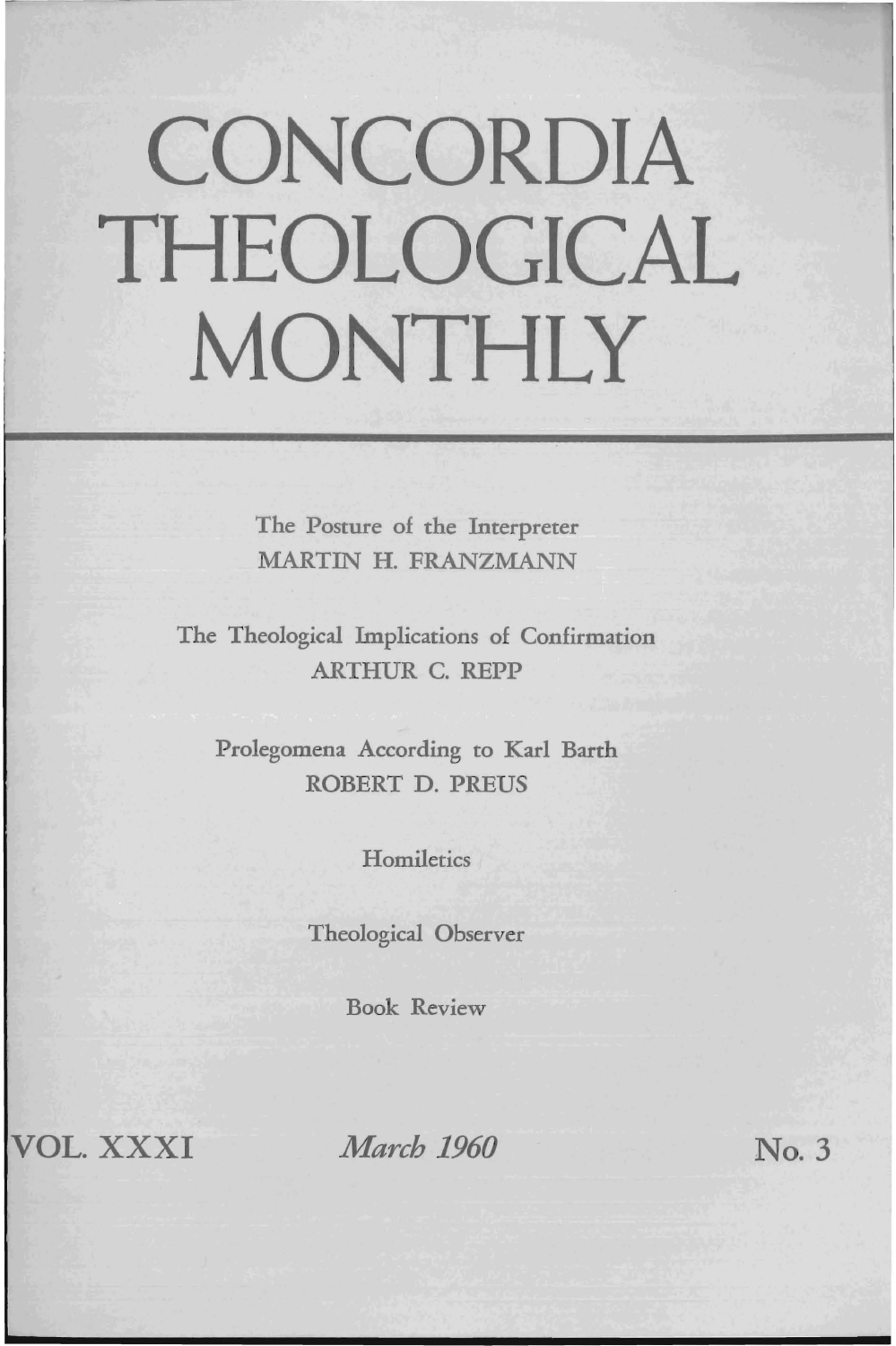## HISTORY AND THE FREQUENCY OF COMMUNION RECEPTION

In the *Lutheran Quarterly* (November 1959) Dr. T. G. Tappert, under the given heading, publishes a helpful overview of the history of Communion attendance in the Christian Church. In the early church there was weekly (Acts 20:7) and perhaps even daily (Acts 2:46) observance of the Lord's Supper, though it is not clear whether "breaking bread" always refers to the Eucharist. There is evidence that this custom continued into the second and third centuries. The *Didache,* dating from about the middle of the second century, exhorts Christians: "On every Lord's Day ... come together and break bread and give thanks." By the fourth century the frequency of Communion declined sharply. Augustine reports that by his time the frequency of both public observance and individual reception was "different in different places and countries." To arrest the tendency on the part of the people to avoid Communion altogether the Council of Agde (A. D. 506) required that people should commune at least three times a year: at Christmas, Easter, and Pentecost. By 1215 the Fourth Lateran Council made "once a year," namely, at Easter, mandatory as the minimum requirement of Communion reception. Following Luther's suggestion, various church orders recommended Communion attendance "about four times a year," or "at least four times a year," while others advised it "at least once or twice a year." *To* this day reception of Communion four times a year remains the custom among more churchly people in some Lutheran congregations in Europe. However, the average among European churchgoing Lutherans is more nearly twice a year, while more than half of the nominal Lutherans in Europe do

not commune at alL The record of Lutherans in North America certainly equals and probably exceeds that of their churchgoing brethren abroad. JOHN THEODORE MUELLER

## THE DOCTRINE OF THE TRINITY

*Religion in Life* (Winter, 1959-60), under this heading, offers a symposium on the doctrine of the Holy Trinity in which it considers this basic tenet of the Christian faith from six different points of view. Cyril C Richardson of Union Theological Seminary thinks that the Trinitarian pattern speaks inadequately of God in view of His "absolute-related nature." Claude Welch of the Yale University Divinity School defends the Trinitarian formula, though he seems to come quite close to modalism. But he rightly concludes that "every formulation of this truth [the Trinity] is transcended by the mystery here expressed." The four other articles scan the dogma from other weighty points of view. The symposium is prefaced by an "Editorial," written by Prof. T. A. Kantonen of Hamma Divinity School, which points out a number of essentials that one must keep in mind in connection with the Trinitarian teaching. He thus writes: "While one may be in danger of losing his soul by denying it [the Trinity}, he is in danger of losing his wits in trying to understand it." Again: "Fortunately salvation does not depend upon the ability to understand a doctrine which a theologian can describe only as 'essential paradox.' Yet all the writers agree with Dr. Richardson that 'we are here dealing not with a mere intellectual abstraction, but with the very foundations of Christian piety.''' Or: "The doctrine of the Trinity is the whole gospel in epitome. As Barth insists, it is the Church's answer to the life-and-death question of the genuine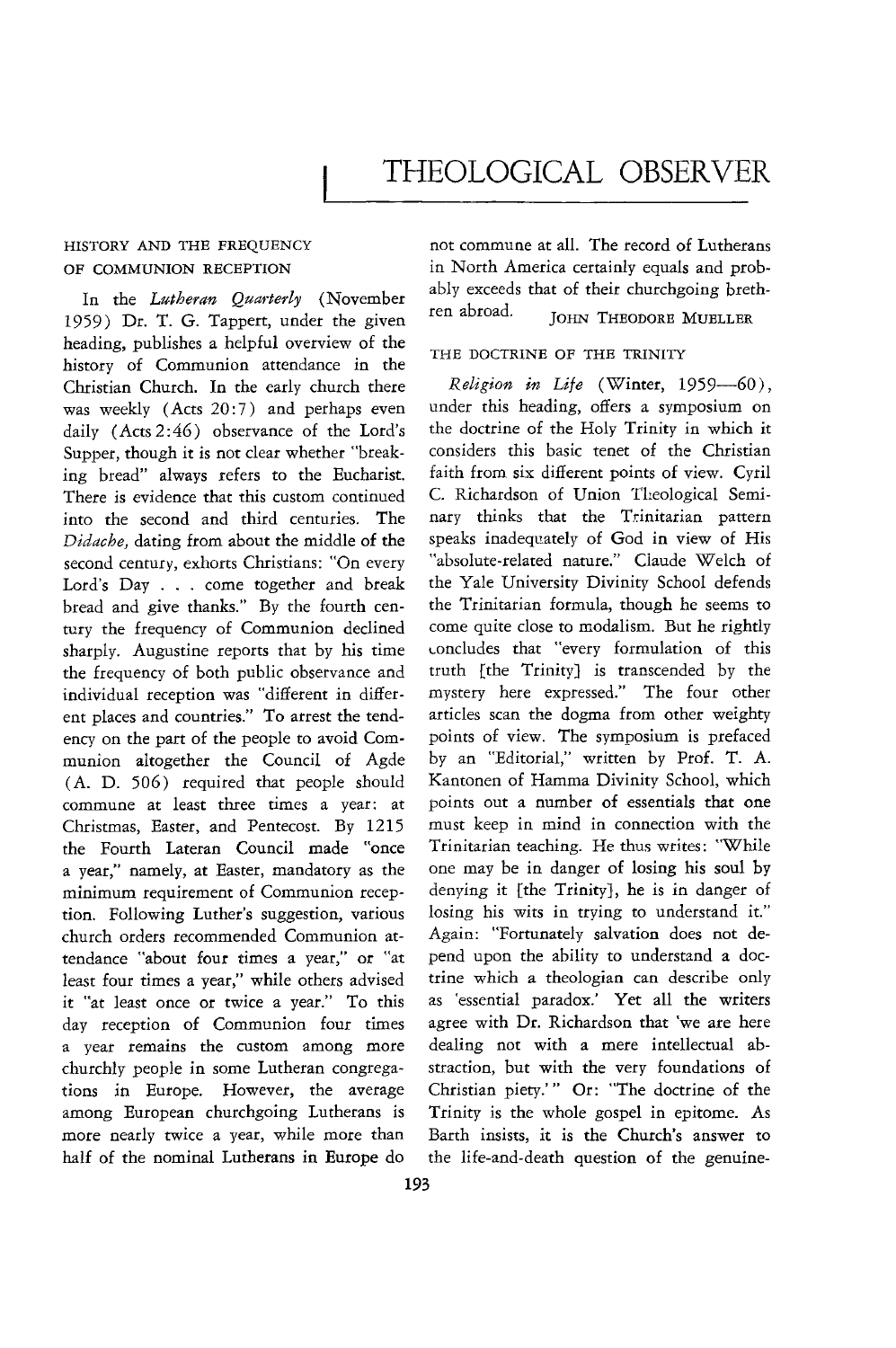ness of God's revelation in Christ. Thought forms have changed, but faith in Jesus Christ as 'very God of very God; whose abiding presence is made real through the Holy Spirit, is as essential to the Church today as [it was] to the Nicene Fathers."

JOHN THEODORE MUELLER

## BRIEF ITEMS FROM THE NATIONAL LUTHERAN COUNCIL

Chicago. - Representatives of four uniting Lutheran bodies agreed here to name their proposed denomination the "Lutheran Evangelical Church in America."

The name was chosen by the Joint Commission on Lutheran Unity, which also approved June 1962 as the tentative target date for establishment of the new church of more than three million members.

In reference to the chosen name the nomenclature committee's report pointed out that "the order of the words provides a different 'twist' in the usual processional of words in a Lutheran Church body name." Therefore it added, "Little legal difficulty should be encountered in its use."

The committee further stressed the ecumenical character of the approved name. "We are a part of the larger Evangelical Church of the Christian world, but still a part," it said. "We are a *Lutheran* part of the Evangelical Church.

"By this name we are emphasizing our partnership in the greater Church rather than putting the emphasis upon one part of the Church. Such emphasis would recognize our place as being a part of, but not the whole, of the Church in the world which treasures evangelical truth."

The committee also noted that "the words 'Lutheran' and 'Evangelical; seemingly desired by the majority of the membership of our Churches, are both found here."

Selection of a name for the proposed new church had been held in abeyance by the JCLU because its legal counsel had advised against the choice of a title "deceptively similar" to that of any other body. The 16 existing Lutheran denominations in America have already employed most possible juxtapositions of the words *American, Lutheran,*  and *Evangelical.* 

The Evangelical Lutheran Church is the name of the body that will merge next year with the American Lutheran Church and the United Evangelical Lutheran Church. After 10 years of negotiations they will form "The American Lutheran Church" at Minneapolis next April  $22-24$ .

Consummation of the two mergers will reduce the number of Lutheran bodies from 16 to 11. The "Lutheran Evangelical Church in America," with 3,000,000 members, will be the largest, followed by The Lutheran Church - Missouri Synod, with 2,315,000 and The American Lutheran Church, with 2,250,000.

*Chicago.* - A study of the future setup of theological seminaries in the new Lutheran Evangelical Church in America was authorized here by representatives of the four church bodies expected to enter the merger.

Preparation of the blueprint for theological education was voted by the Joint Commission on Lutheran Unity for the United, Augustana, Finnish Evangelical, and American Evangelical Lutheran Churches.

The commission instructed its committee on seminaries, headed by Dr. P. O. Bersell, president emeritus of the Augustana Church, to report at the next meeting of JCLU. It will be held in New York Feb. 18-20.

The committee was asked to draw up "a provisional table of alignment of synods and theological seminaries to be in effect during the first biennium of the new Church."

The committee was also requested to prepare "a projection for the future of the number and location of the theological seminaries of the new Church." The analysis will be presented to the constituting convention of the LECA, tentatively set for June 1962, and then will be referred to the Board of Theological Education. The board is to construct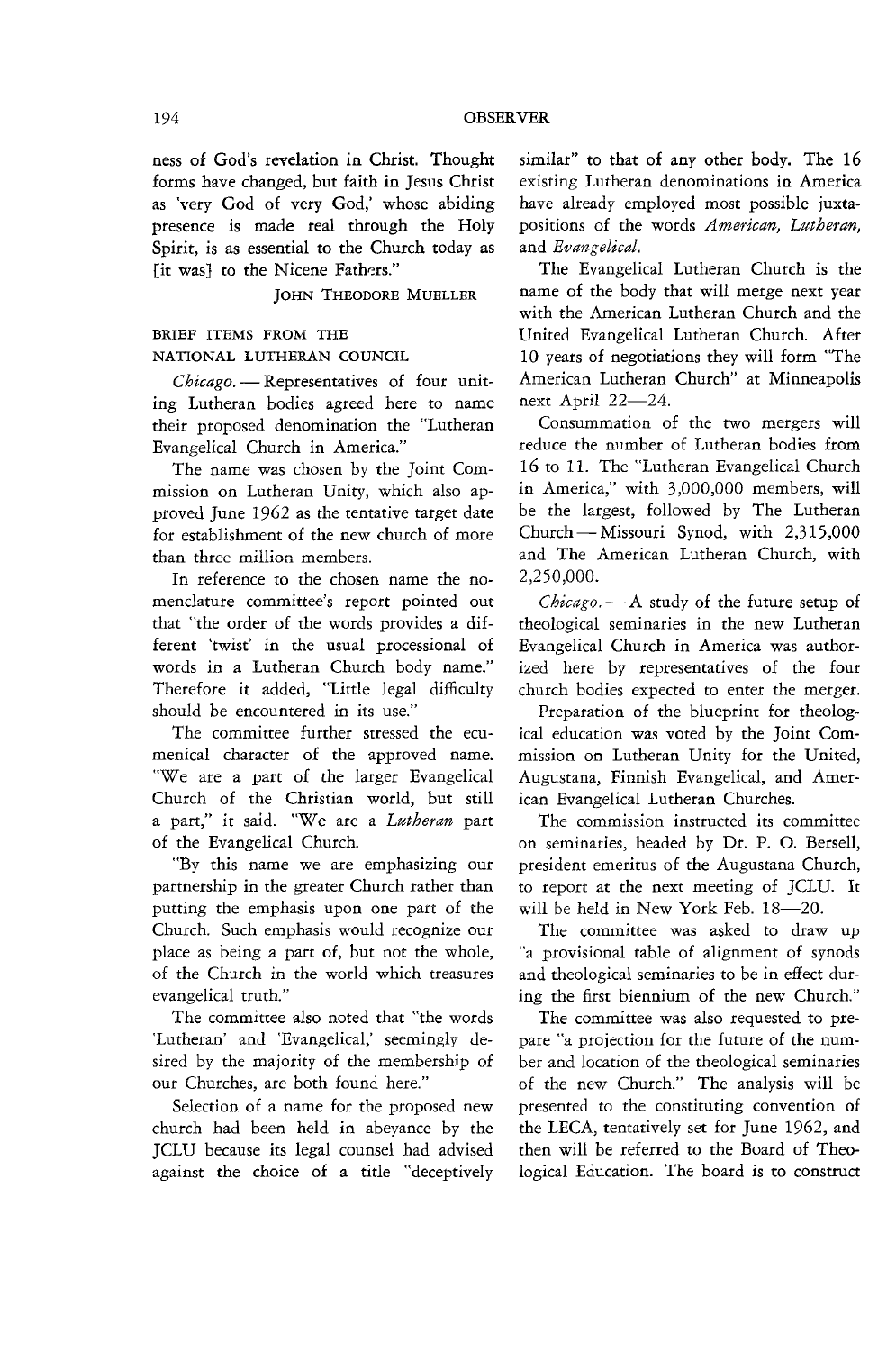a master plan for the future of seminaries in the new church.

Dr. Bersell told the commissioners that "the Church should exercise the greatest possible control of seminaries, both as to distribution and location."

"As goes the seminary, so goes the Church," he said.

After approval of the study by the JCLU, Augustana withdrew its earlier request that the commission adopt the principle of a maximum of five theological seminaries in the new Church.

The ULCA has 10 seminaries and the other three bodies one each. The 13 schools, it was reported, have 1,132 undergraduates and 119 faculty members. Their combined properties are valued at \$8,000,000 and their endowments total \$3,695,000. Contributions received from the churches, synods, and individuals amount to more than \$850,000 annually.

On the issue of theological education there was approved last year by the JCLU a compromise agreement under which supervision of the seminaries will be shared by the central body and the synods.

As now proposed, responsibility for ownership and administration of seminaries is placed with the synods, as is now the case in the ULCA. However, broad powers and duties are vested in the Board of Theological Education of the new Church.

The board *is* to recommend the location of seminaries, establish curricular standards, provide certain financial support, sponsor scholarships, counsel in the selection of teaching personnel, nominate some members of governing boards, and encourage postgraduate and other specialized studies.

*Chicago.* - *The Lutheran* has been selected as the name for the periodical of the new church body to be known as the Lutheran Evangelical Church in America.

The name of the church paper was voted here by the Joint Commission on Lutheran

Unity, which represents the United, Augustana, Finnish Evangelical, and American Evangelical Lutheran Churches.

*The Lutheran* is the name of the ULCA's weekly magazine. With more than 200,000 subscribers, it is said to have the largest circulation of any Protestant weekly in America.

Chicago. - Leaders of districts in the thirty synods that are expected to compose the new Lutheran Evangelical Church in America will be known as "deans."

Preference for the term "dean" rather than president to describe the presiding officer of the district was expressed here by the Joint Commission on Lutheran Unity.

Under the proposed constitution for synods in the new Church, districts to be established in each synod will contain between 20 and 40 congregations.

The leader of the new Church and the top officials of its proposed 30 synods will be known as "president."

Chicago. - Membership of the proposed Lutheran Evangelical Church in America in four ecumenical national and international organizations was recommended here by the Joint Commission on Lutheran Unity.

They are the World Council of Churches, Lutheran World Federation, National Council of Churches, and National Lutheran Council.

The commission represents the four Lutheran bodies who are uniting to form the 3,OOO,000-member Lutheran Evangelical Church. These are the American Evangelical Lutheran Church, Augustana Lutheran Church, Finnish Evangelical Lutheran Church (Suomi Synod), and United Lutheran Church in America.

Three of the four, the American Evangelical, Augustana, and United are now members of the. four interdenominational organizations. The Suomi Synod belongs only to the NLC and the LWF.

In other actions the 46-member commis-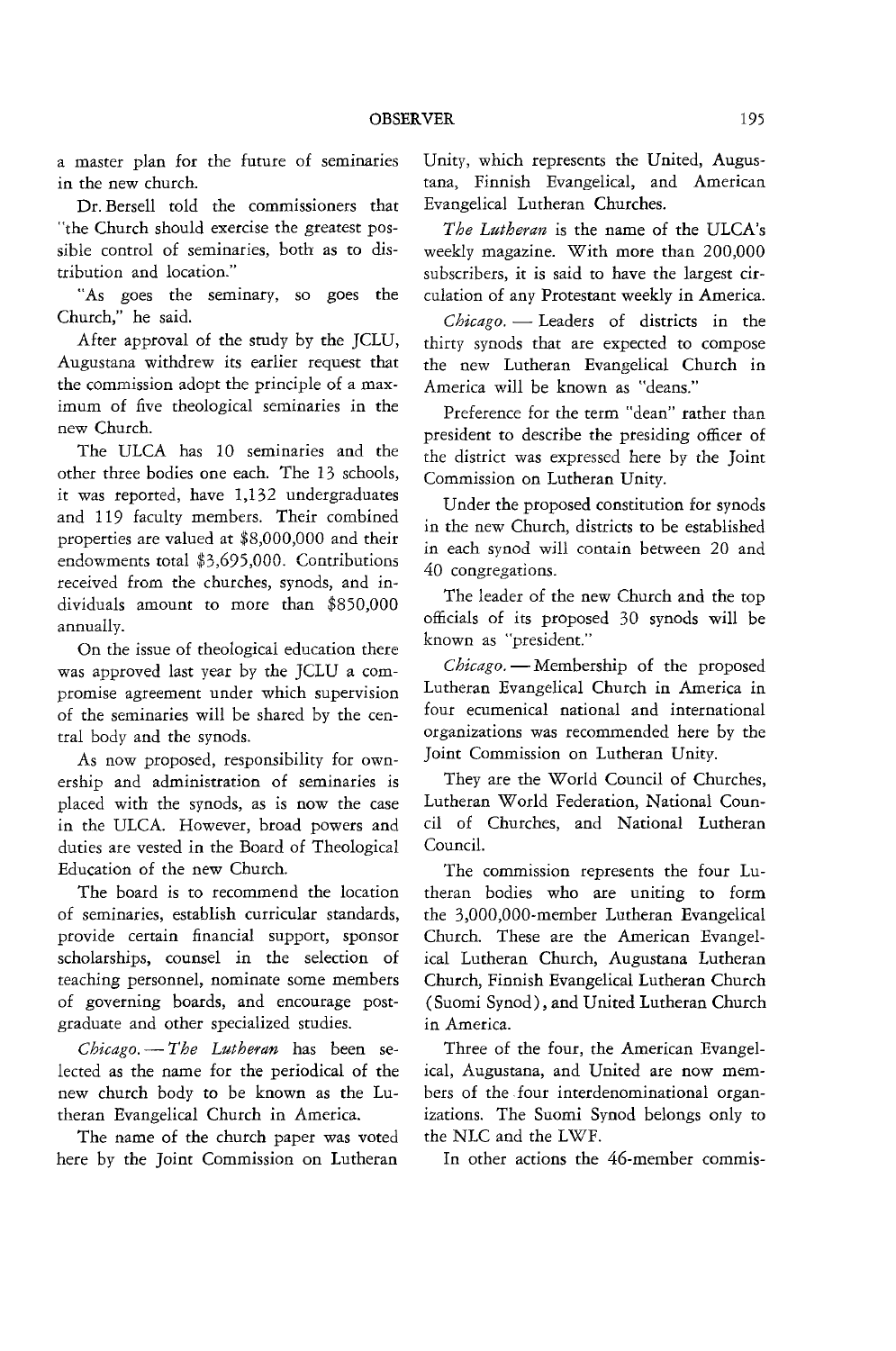sion approved a revised preamble to the new organization's constitution. It reads:

"We, members of the Church of Christ, desiring to be blessed together with Word and Sacrament and to unite in the common confession, defense and propagation of our faith in Jesus Christ our Saviour, do hereby adopt this constitution and solemnly pledge ourselves to be governed by its provisions."

The commissioners also agreed on a constitutional language for provisions governing baptized, confirmed, and communing membership.

Child members in the merged church are defined as those who have been baptized and are a part of the family of the congregation, but who have not yet been confirmed.

Adult or confirmed members will be those who have been duly received into communicant membership of the congregation by adult Baptism, confirmation, certificate of transfer from another Lutheran congregation, or reaffirmation of faith.

Four merger documents are expected to receive their final approval by the commission at its next meeting in New York Feb. IS-20. These are the new church's constitution and bylaws, a synod constitution, and a model constitution for local congregations.

A tentative timetable calls for the four Lutheran groups to act on adoption of the union plans by August 1961 and to hold their final conventions and the merged church's constituting convention by June 30, 1962.

*Stockholm*. - Press organs in this country have reacted negatively to a proposed change in law that would deprive the Church of Sweden Assembly of its veto power over state legislation involving the affairs of that church.

The proposal has been approved by an official commission which is making a longrange study of the national constitution and which is expected to bring in a recommended revision in 1961 or 1962.

To this advocated change several papers have applied a statement that the head of the church, Archbishop Gunnar Hultgren, made in a book two years ago: "An increased dependence on the state would be of such fatal consequences that it must outweigh all the drawbacks connected with a separation between state and church."

Vatican City. - Helping backward countries to develop their natural resources, and not artificial birth control, is the way to solve the problem of overpopulation, Pope John XXIII declared in a secret consistory.

He clearly linked artificial birth control to the "problem of hunger," declaring that "to remedy this terrible calamity of hunger, one cannot in any way have recourse to erroneous doctrines and to the damaging and deathbearing methods of birth controL"

"Instead," the Pope continued, "it is necessary that the riches of the earth be placed at the disposal of all, as God's commandment and justice demand. Let earthly goods be better distributed, let the barriers of egoism and self-interest be broken down. Let the best method be studied for helping the underdeveloped areas. Let men work to obtain from the earth itself the incalculable resources still hidden, which it can offer for the advantage of alL"

*Geneva*. — Under the leadership of Bishop Wladislav Fierla, head of the Polish Lutheran Church in Exile, the church's four congregations in Great Britain have asked the Lutheran World Federation to stop giving them subsidies, Director Bengt Hoffman of the LWF Department of World Service revealed here.

The step resulted from "a decision of the conscience, prompted by longfelt and oftenexpressed doctrinal consideration," said Bishop Fierla in a letter of notification to the Rev. William B. Schaeffer, LWF/WS senior representative in London.

In the past the Poles have sometimes disagreed doctrinally with the other Lutheran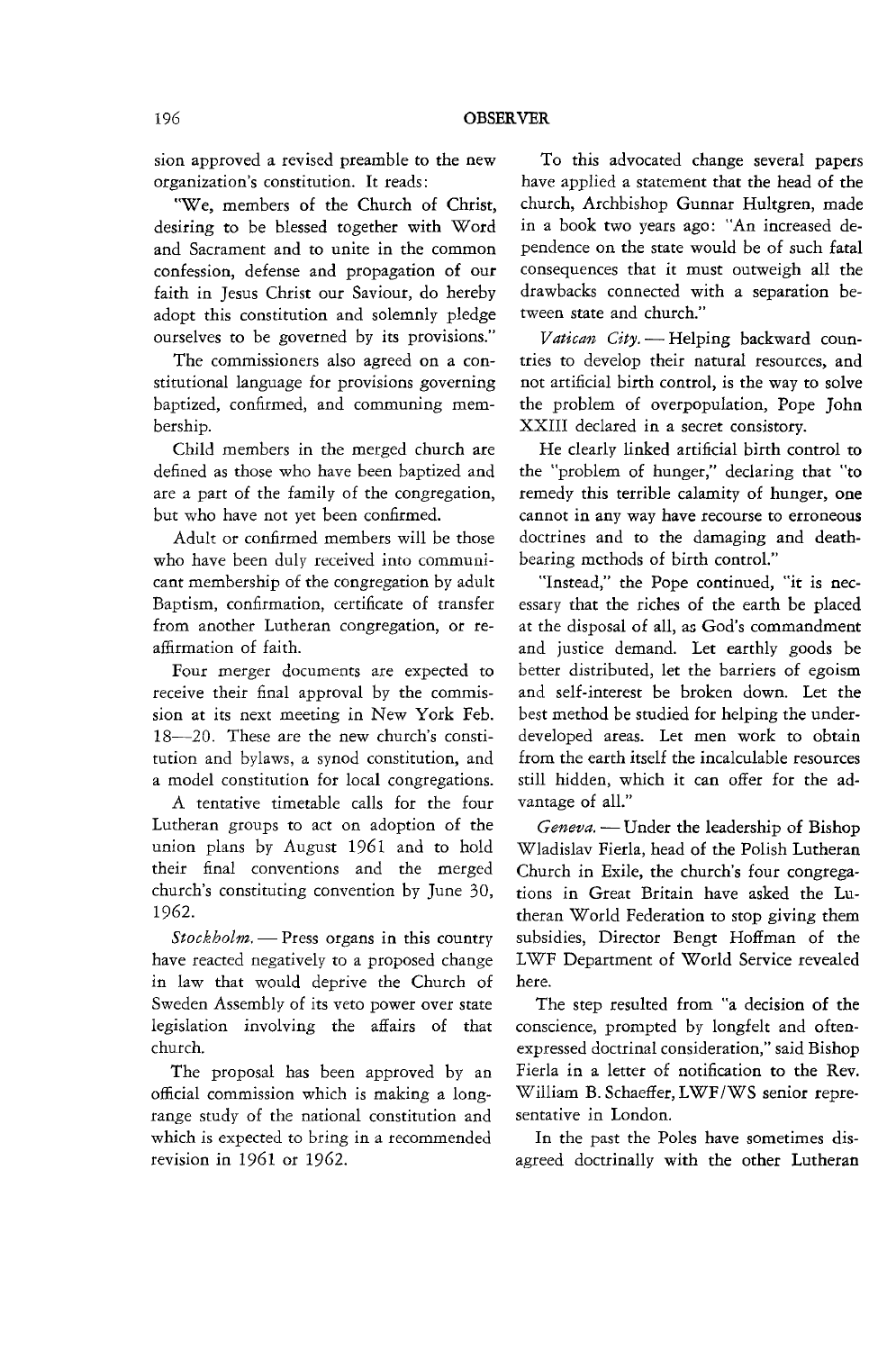refugee and immigrant groups which the federation assists in Great Britain, in the direction of the distinctive teaching of The Lutheran Church - Missouri Synod.

The LWF subsidies in recent years have amounted to about 2,300 pounds (\$6,440) annually-roughly half the Poles' congregational and synodical expenses, including pastors' salaries. Bishop Fierla requested that these subsidies be discontinued as of Dec. 31, 1959.

In their place the Polish congregations will receive financial aid from the Missouri Synod starting in January 1960, Bishop Fierla told the Lutheran Council of Great Britain at a meeting in December.

He expressed hope that the Poles might be able to continue as members of the council, of which he was once the executive secretary. Because the action of their congregations was stated to be due to doctrinal differences with the other affiliated Lutheran groups, council leaders are now considering how this affects the Poles' relations with the organization itself.

The Lutheran Council is the joint agency of the various groups for a number of mutual interests and activities. It was originally set up in 1948 to be the common channel for the aid of both the L WF and the Missouri Synod to these groups of Continental origin: Germans, Latvians, Estonians, Lithuanians, and Poles.

In 1955 the Missouri Synod withdrew from the arrangement and continued assisting only its affiliated Evangelical Lutheran Church of England. The ELCE itself dropped out of the council in 1957. when the latter decided to seek a more official relationship with the LWF.

Bishop Fierla told the council that the Polish congregations have no intention to join the ELCE, which reports 775 members as compared with their 950.

In his letter to Pastor Schaeffer the Polish churchman expressed "deep gratitude for all the generous assistance you have given us for more than 10 years."

"Your help enabled us to carry on the work of our church in the difficult circumstances of life in exile," he said. "We trust that our decision will not alter the friendly relationship which exists between our church and the Lutheran World Federation."

He added the hope that there would be "further doctrinal discussion and consultation in inter-Lutheran affairs here in Great Britain in the hope of reaching unity in doctrine and practice."

When the Polish Church in Exile held its third synod in London last May, it sent "fraternal greetings" to the LWF assuring it of "our unity with the Evangelical faith, based on the Holy Bible and our (confessional writings) ," and thanking the federation for its "constant help and co-operation."

Oslo. - Christians who argue that the Gospel of Christ should not be preached to Jews with the aim of conversion are not "faithful to the Lord of the Church and its mission," a veteran Norwegian missionary to Jews says in a statement published here.

The Rev. Magne Solheim of Haifa, who has worked among Jews and Jewish converts for the past  $21$  years  $-$  in Israel for the past  $10$  — deplored the outspoken opposition of "many," including theologians, to this kind of evangelistic work.

He quoted the words of a Christian of Jewish race who said: "Satan uses many servants and many methods to hinder us from seeing that Jesus is our Messiah and Savior. In our times he is even closing the eyes of Christians . . . to prevent the salvation of the Jews."

From among such opponents of missions to Jews Pastor Solheim singled out Prof. Reinhold Niebuhr or Union Theological Seminary, New York. and a Dutch theologian whom he did not name. Dr. Niebuhr recently expressed the view that the Jews could better be helped to a closer relationship with God